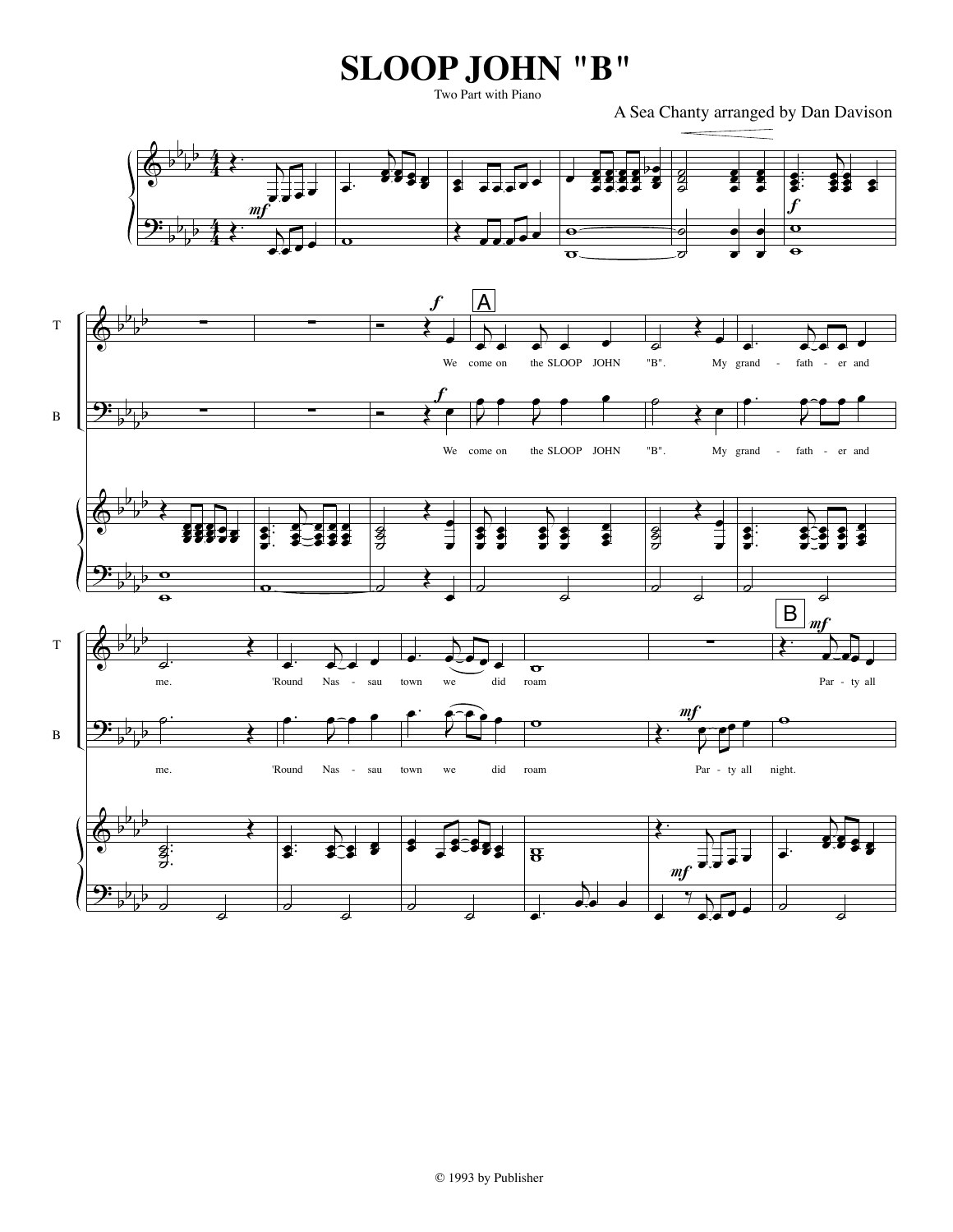

2

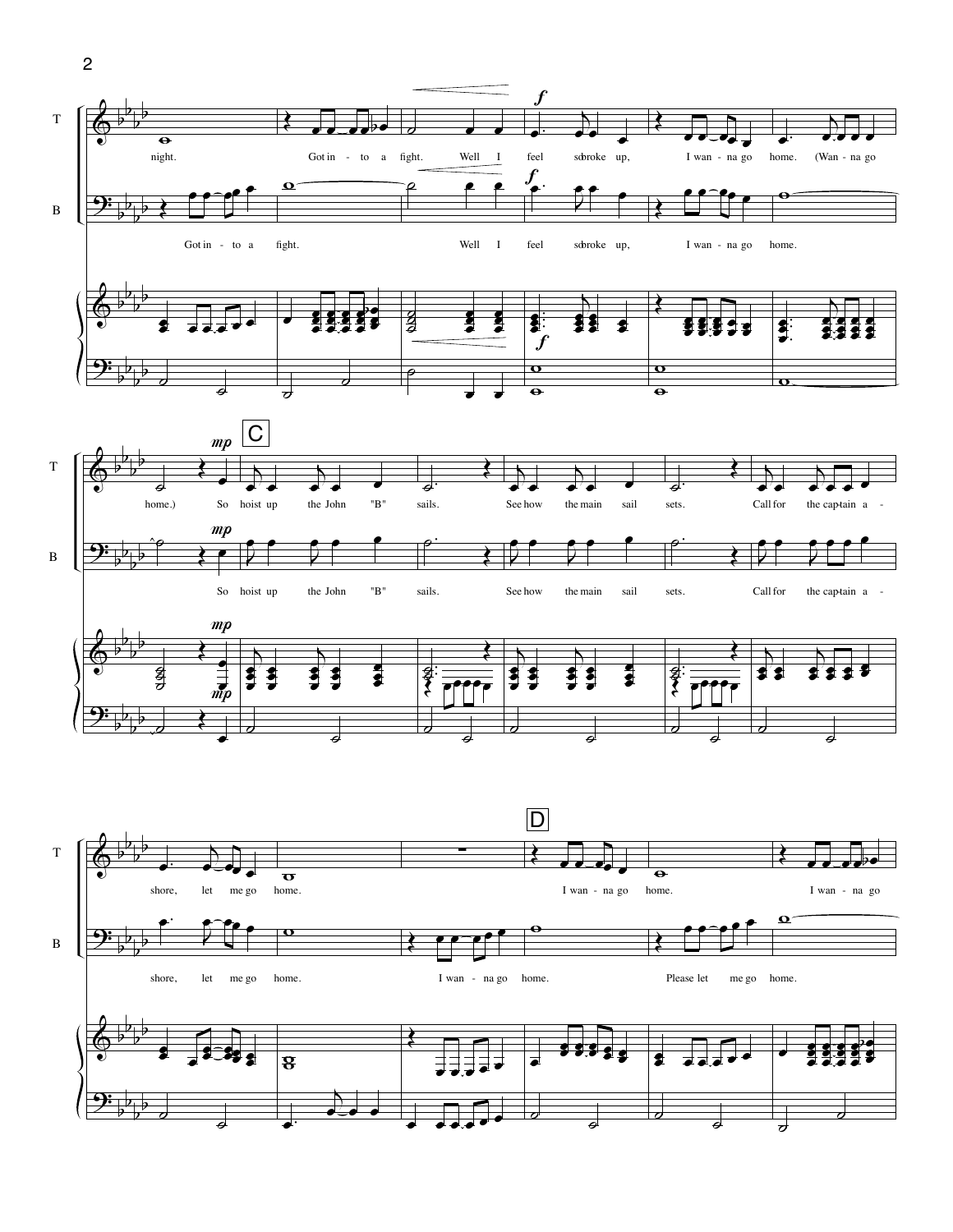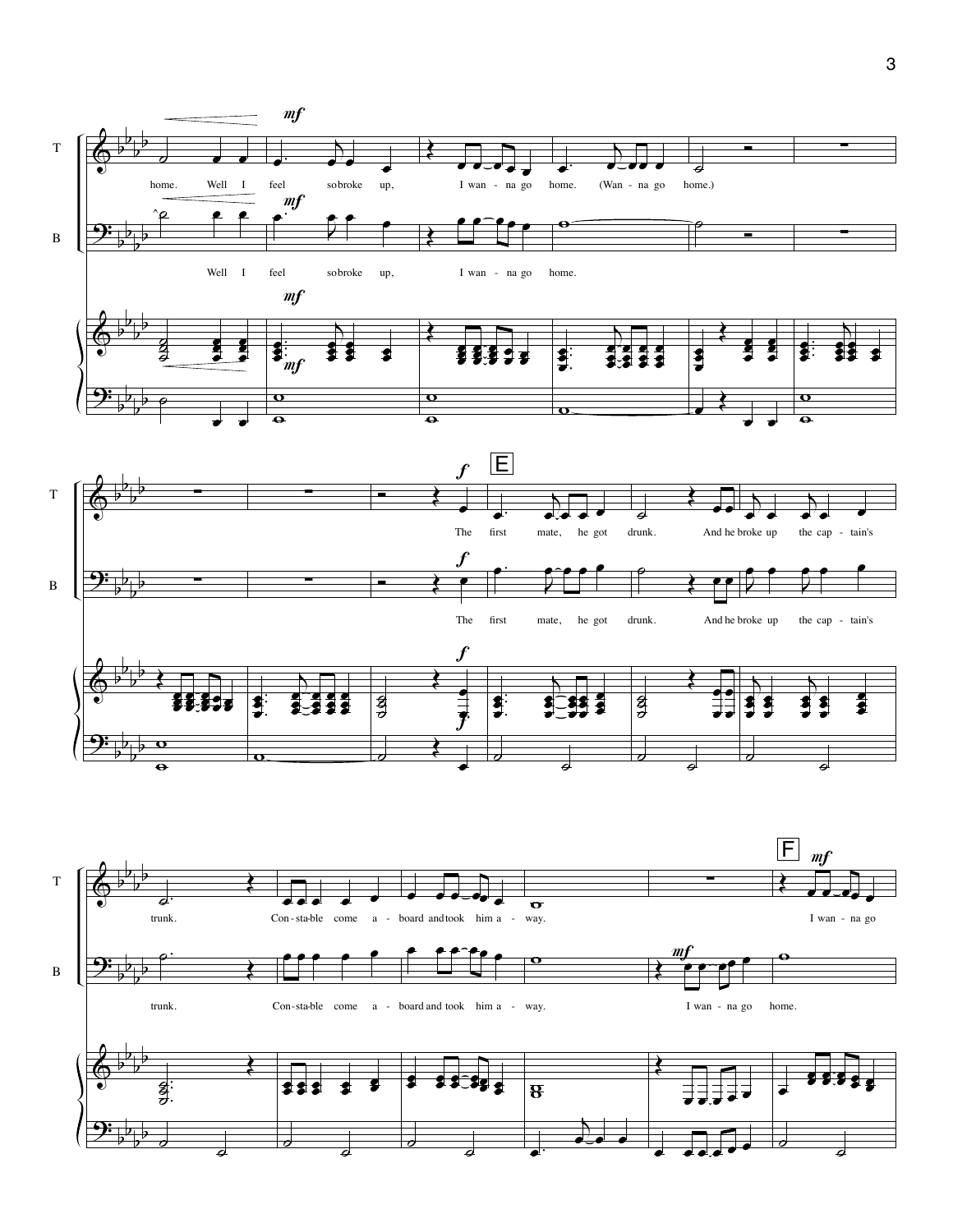

4



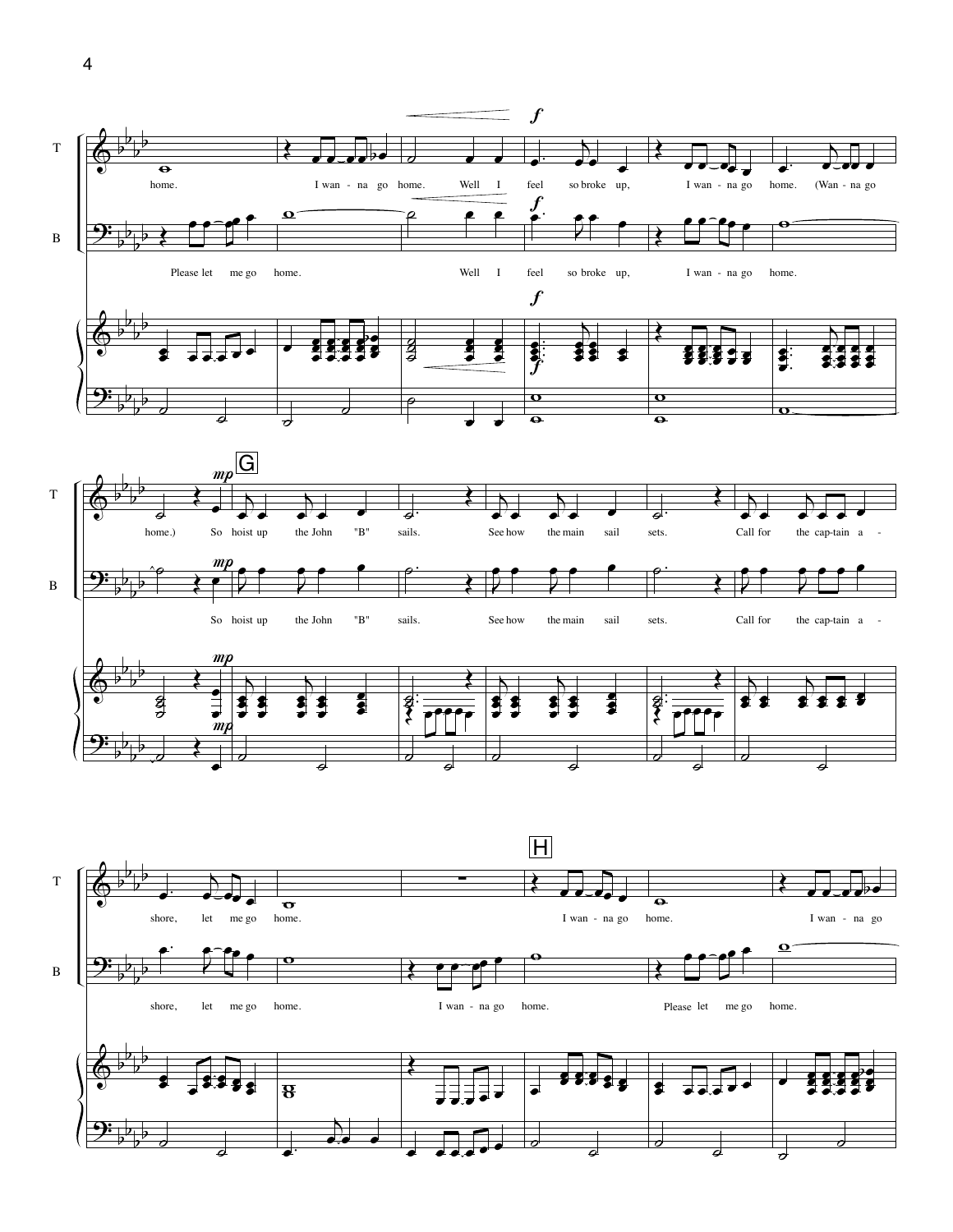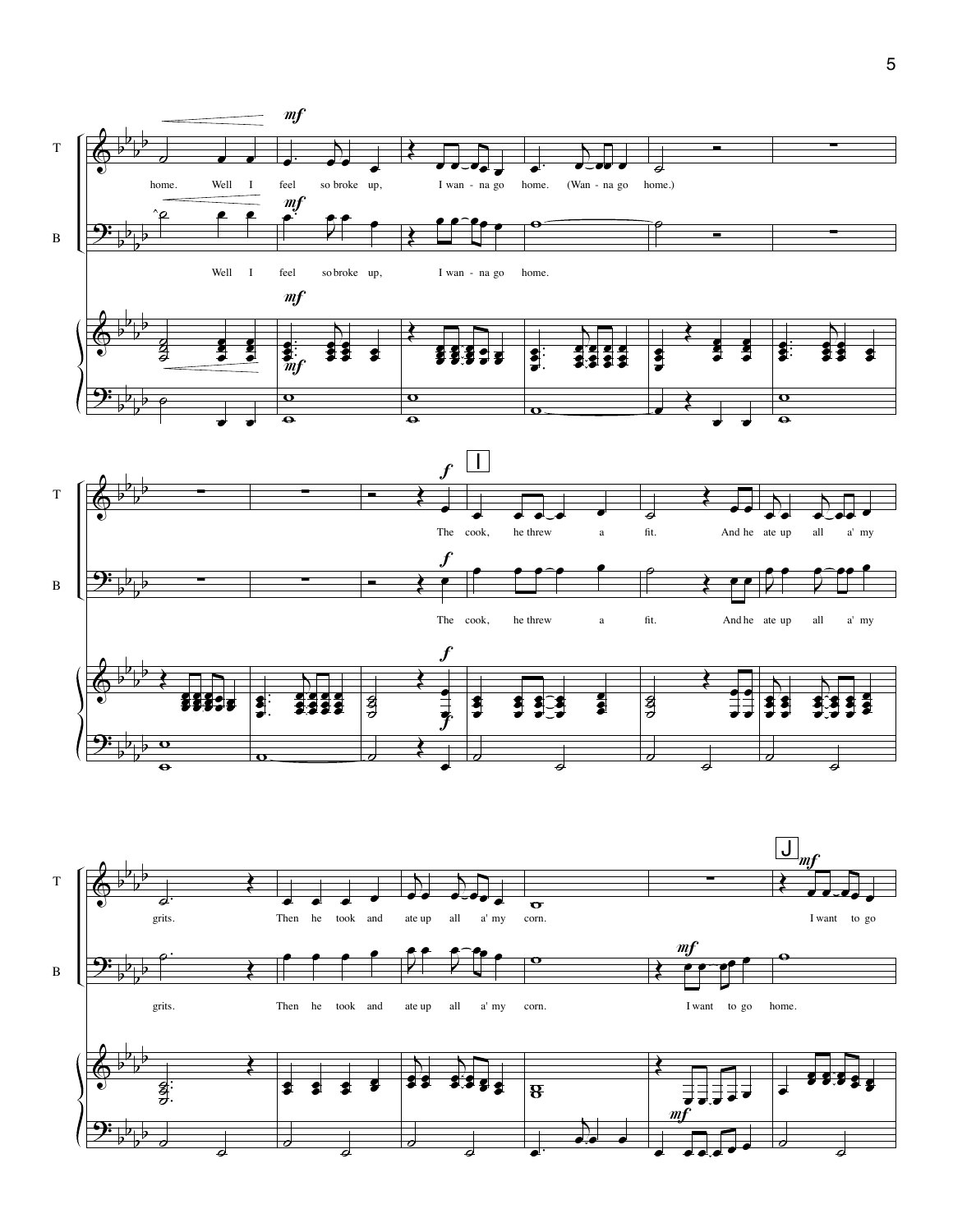





 $\, {\bf B}$